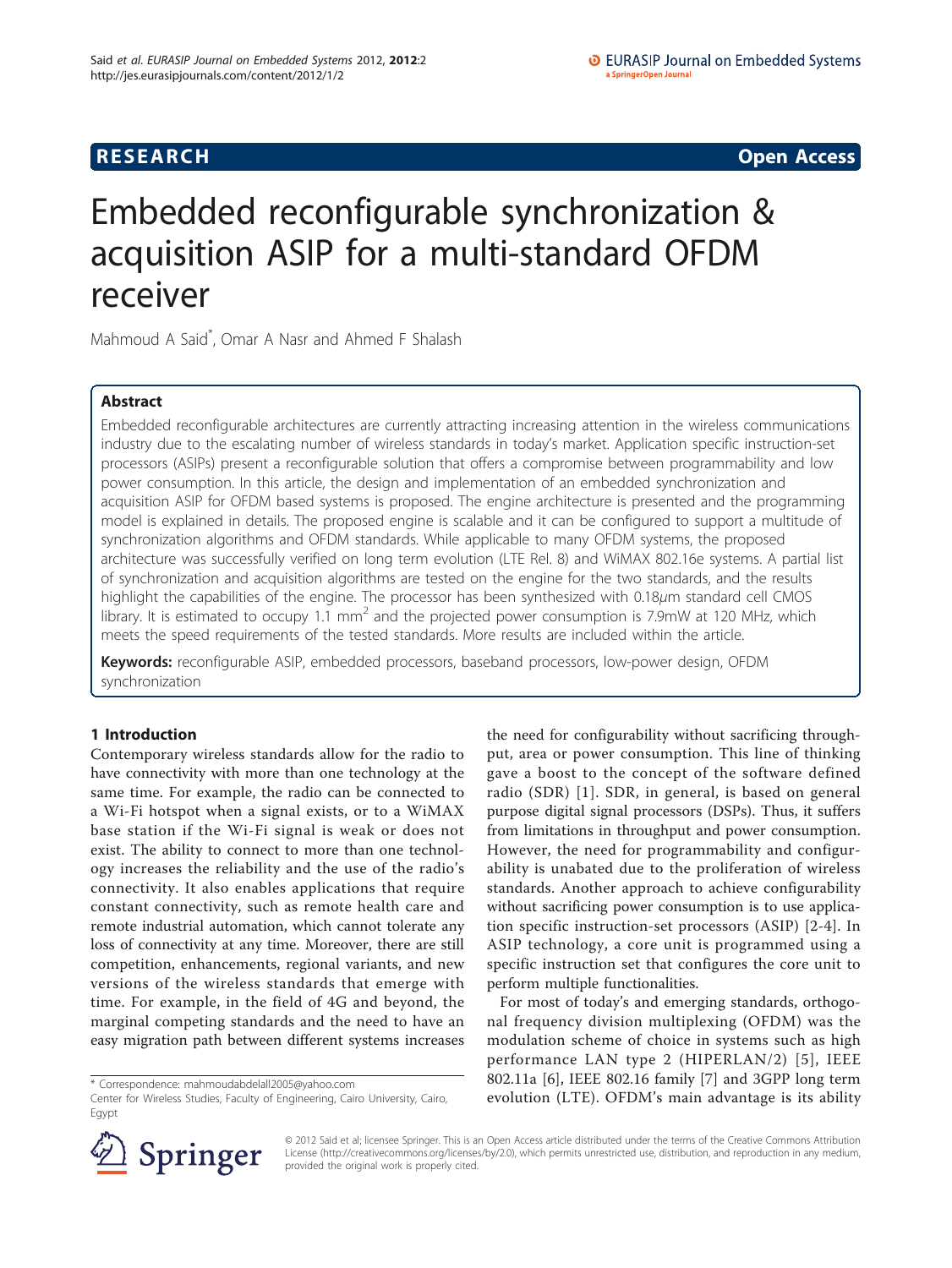to alleviate the inter-symbol interference (ISI) caused by multi-path fading channels, even for large

channel delay spreads. Hence, at the receiver, there is no need to design complex channel equalizers, which reduces the complexity and the power consumption of the receiver. On the other hand, OFDM systems are very sensitive to synchronization errors [\[8](#page-15-0)]. Therefore, there is a need to design, and efficiently implement high accuracy synchronization algorithms using embedded reconfigurable engines that can support the increasing number of OFDM-based standards. The concept of reconfigurable engines for wireless applications has been previously explored in the literature. Configurable radio architectures that can support multiple standards were proposed in [\[9](#page-15-0),[10](#page-15-0)], where the engine core consists of an array of reconfigurable units. Poon [[11](#page-15-0)] uses five different configurable units to perform all tasks for the digital part of the radio. Application specific processor architecture was proposed in [\[4](#page-15-0)] for OFDM channel estimation. In our previous study [[3\]](#page-15-0), an ASIP architecture is proposed to support synchronization tasks in OFDM systems. In [[3\]](#page-15-0), we proposed only the architecture of reconfigurable engine architecture to achieve a compromise between powerful dedicated hardware implementations and very flexible general DSP processors, but with limited programming capabilities.

Expanding on [\[3](#page-15-0)], an embedded reconfigurable ASIPbased engine that can efficiently carry out OFDM synchronization and acquisition tasks is presented. The main building block of the engine is a core unit that was designed to efficiently carry out synchronization tasks. The core unit can be programmed with a special instruction set to optimize the usage of the hardware resources. Memories for data and instructions, registers for intermediate data storage, and an instruction decoder are all parts of the the engine. The engine and the instruction set are optimized for vector instructions, which are frequently used in synchronization and acquisition algorithms. The results show that the hardware multiplexing in this ASIP solution reaches a smaller implementation area than the solution of multiple dedicated implementations. In addition, it allows a higher degree of hardware reuse between different algorithms in different standards.

The organization of the article is as follows: Section 2 introduces the OFDM system model. The detailed engine architecture is proposed in Section 3. Section 4 discusses the algorithm selection and analysis of the processing tasks, while the programming model is discussed in Section 5. Results of the proposed engine are presented in Section 6. Section 7 concludes the article.

#### 2 OFDM system model

A typical OFDM receiver is shown in Figure [1](#page-2-0) The used transmission model is described in detail in [[8](#page-15-0)]. The resulting time domain signal  $s(t)$  is composed of successive symbols where Symbol  $l$  is formed from  $N$  subcarriers,  $a_{l,k}$  (transmitted data), where *l* denotes the symbol index and  $k$  is the subcarrier index. The subcarrier spacing  $\Delta =$ FsN where  $F_s$  is the sampling frequency. The sampling time of the OFDM signal is  $T_s = \frac{1}{F_s}$  The N subcarriers are divided between data, pilots and guard bands according to the used OFDM standard. Pilots are reference signals known at the receiver which are used in data-aided estimations for synchronization or channel estimation purposes. Guard bands are used in order to limit the bandwidth of the transmitted signal to be less than  $\frac{1}{T_s}$  A guard interval of length  $N_g$  samples is added before each OFDM symbol to combat the multi path fading channel effects. The total number of time samples in one OFDM symbol is  $N_s = N + N_{gr}$ .

The received signal, when the transmitted signal passes through a channel with an impulse response  $h(t)$  is

$$
r(t) = \sum_{i} h_i(t) s(t - \tau_i) + n(t)
$$
\n(1)

where delays  $\tau_i$  are channel tap delays and  $n(t)$  is the complex-valued additive white Gaussian noise (AWGN). Sampling the signal at time instants  $nt_s$ , and removing the guard interval yielding

$$
r_{l,n} = r((lN_s + n)t_s)
$$
 (2)

Demodulation of the subcarriers via a Fast Fourier Transform (FFT) yields the received data symbols:

$$
X_{l,k} = \sum_{n=0}^{N-1} r_{l,n} e^{-j2\pi nk/N}
$$
 (3)

This is equivalent to

$$
X_{l,k} = a_{l,k}.H_{l,k} + n_{l,k}
$$
 (4)

where  $H_{l,k}$  is the channel frequency response at subcarrier k in symbol l and  $n_{l,k}$  is the additive noise samples at subcarrier  $k$  in symbol  $l$ .

Three major synchronization problems result in increasing the error rates at OFDM receivers:

- Inaccurate frame beginning detection.
- Carrier frequency offset (CFO) [\[8\]](#page-15-0).
- Sampling clock frequency offset (SCFO) [[8](#page-15-0)].

Figure [2](#page-2-0) summarizes the synchronization processes in a typical OFDM receiver. First, the incoming signal passes through a packet detection block that will, besides detection of packet existence, give a rough estimate of the symbol beginning. Once a signal is detected, exact frame boundary detection and compensation for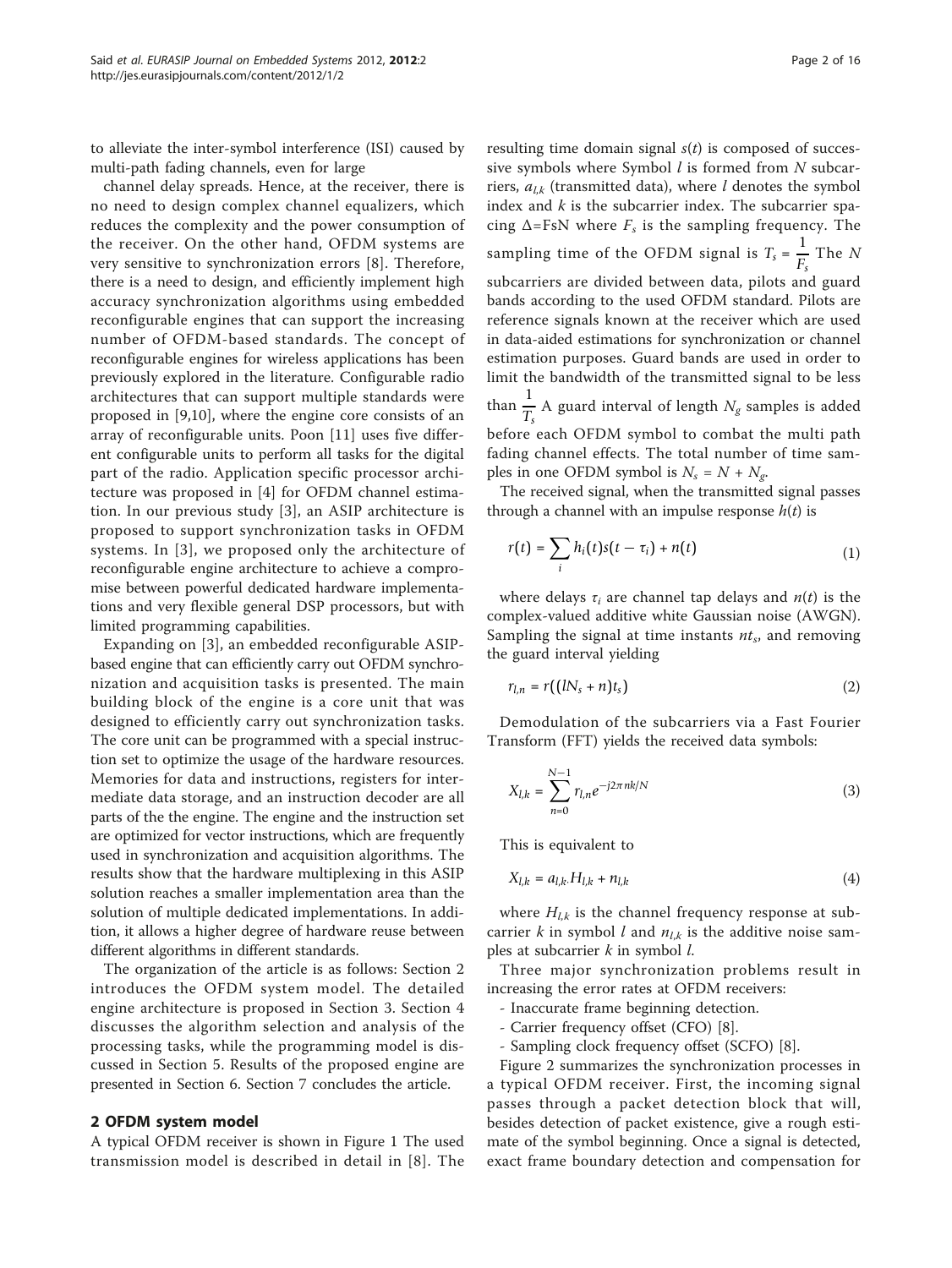

<span id="page-2-0"></span>

timing offset are performed. To maintain subcarrier orthogonality, CFO is estimated, refined and corrected after determination of frame boundaries. The signal then passes through the FFT block to estimate the transmitted symbols.

Tracking the variations of the CFO and SCFO is critical in OFDM systems due to their sensitivity to frequency offsets. SCFO and the residual part of the CFO (RCFO) are estimated and corrected in a tracking phase.

The synchronization functions are divided into two main phases:

1. Acquisition phase. Four processes are performed in this phase: symbol timing (frame boundary detection), initial fractional CFO (FCFO) estimation, cell-search (CS) and ICFO estimation. Correction of the estimated errors is shown in Figure 2

2. Tracking phase. In this phase RCFO and SCFO are estimated and corrected.

From the implementation point of view, a significant amount of baseband processing takes place in the synchronization sub-system. Optimized architectures that fulfill the needs of the synchronization sub-system with

a high degree of configurability will have the advantage in terms of area and power.

## 3 Design of the proposed engine 3.1 Engine architecture

The proposed application specific instruction set (ASIP) synchronization engine achieves a compromise between powerful dedicated hardware implementations and very flexible general DSP processors. All of the used units are grouped together in one pipelined configurable unit (CU). This core unit is optimized for synchronization purposes as well as many other algorithms and allows the execution of many complex operations. We enabled a high degree of hardware reuse, and this resulted in less area and removed many control overheads while a lower degree of parallelism was attained. The choice of a single unit without external accelerators is based on a careful study of synchronization tasks involved within OFDM systems and throughput requirement in the supported standards. Most of the commonly used accelerators like COordinate Rotation DIgital Computer (CORDIC) [[12](#page-15-0)], maximum likelihood (ML) [[11\]](#page-15-0) and

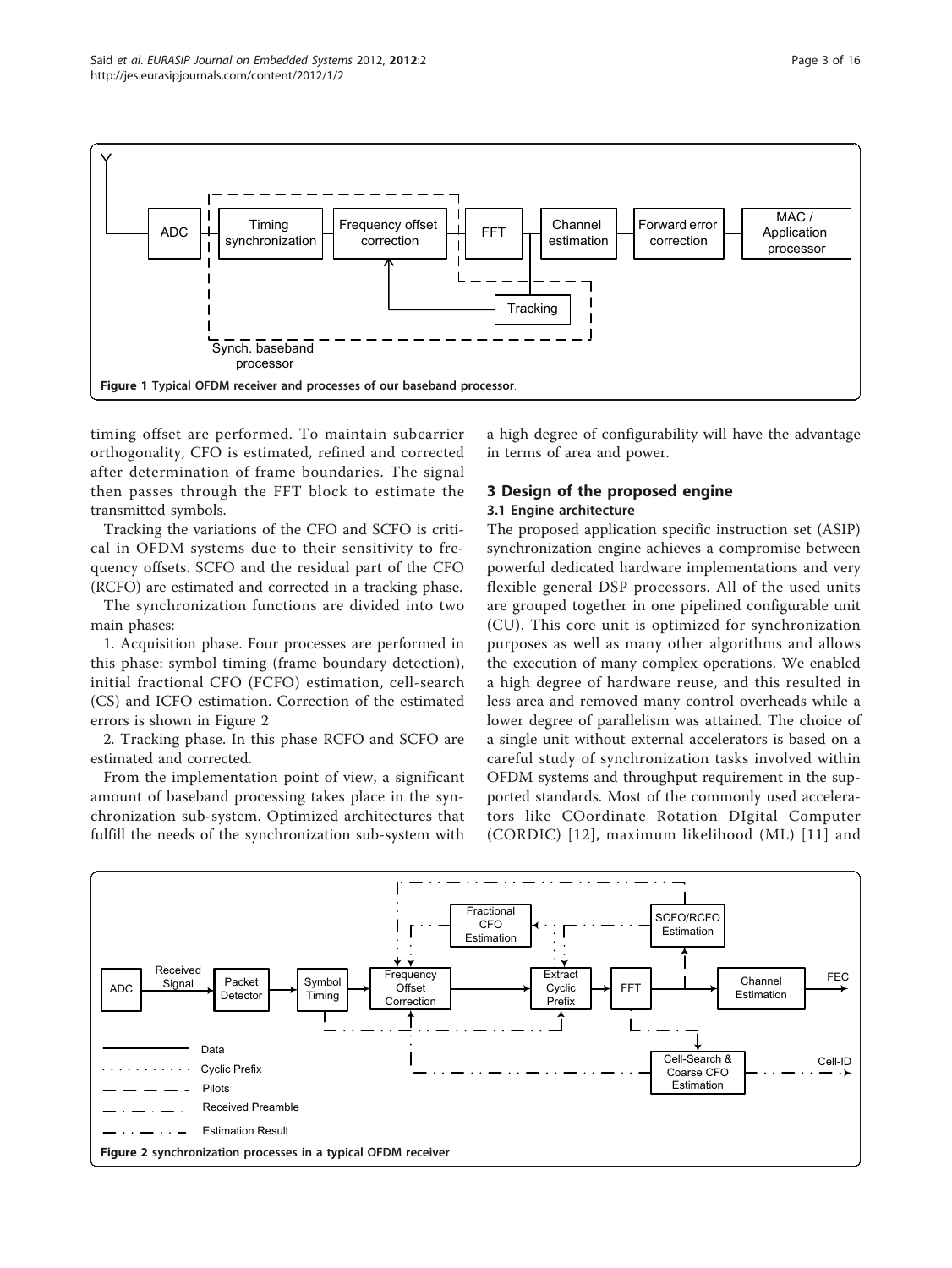<span id="page-3-0"></span>other accelerators are included with the ordinary complex multiply-accumulate (C-MAC) unit to be executed on CU. This will keep power and area levels as low as possible. The general architecture of the proposed engine is shown in 3 It consists of the main CU, two dual-port memory banks, embedded ROM for any used reference sequences, an output updater (bank of registers) with a simple controller, two register files and the control part (instruction decoder (ID), program memory (PM), specialized control registers).

The CU is connected to the output of a CU input generator and controlled directly by the instruction decoder (ID) with a 26-bit control vector, which identifies the working operation and the used elements inside the CU. Figure [4](#page-4-0) shows the internal design of CU. Many operations are executed on the same CU. CU configuration for major CU supported operations and the resulting operation are listed in Table [1](#page-4-0) Even though the inputs to the CU are complex most of the time, the engine uses real data buses. This design was chosen to remove the limitations imposed by complex data buses on real data operations, especially on phase calculations.

The main operation of the CU is the Complex Multiply ACcumulate (C-MAC). Mathematically, it can be implemented in two ways, using either three or four real multipliers. To limit the number of multipliers, three multipliers are used, although five adders are required as opposed to four adders in the four multipliers scheme. An extra adder is added to allow the summation of eight different real inputs or four complex inputs. In addition to the two large accumulators, the CU uses internal multiplexers to configure the running operation according to the control vector (CV).

The CU consists of six 12-bit real adders, three 13-bit real multipliers followed by two 12-bit rounders, two 24-bit accumulators, two two's complement operations, ten 13-bit multiplexers (MUX) and two 24-bit shifters. The eight ports (I1 ... I8) in Figure [4](#page-4-0) are intended for operations on real data while the six ports (I1 ... I6) can be used alone to implement the complex multiplication process. Real ADD/SUB operations are executed with two different precisions (12-bit and 24-bit).

The CU is optimized by pipelining into three pipeline stages. The first stage is an addition stage used for normal and vector complex multiplications. This adds the benefit of having a first stage capable of adding eight real numbers before passing its output to the next addition stage (stage 3). The second stage is the multiplication stage. It has only one multiplier between two registers to minimize the critical path of the overall unit. The third stage is the second addition stage like the first stage but it has only two adders instead of four.

One cycle of latency is achieved when pipelining the CU in normal instructions. Vector instructions are executed on a time multiplexing manner on the CU with a maximum vector length of 256 elements. Among different supported operations, the controlled accumulation

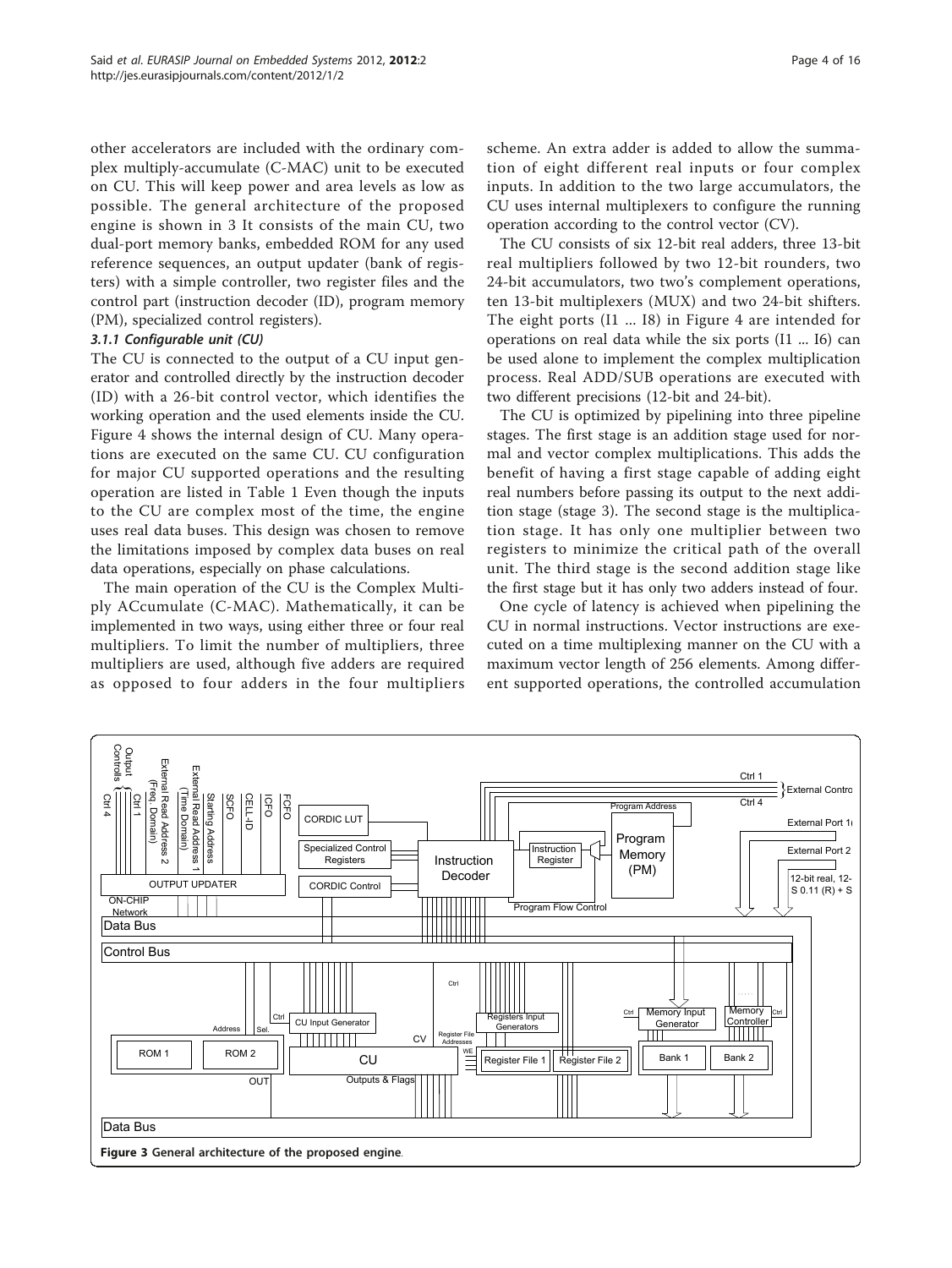<span id="page-4-0"></span>

(CACC) operation needs the largest number of simultaneous complex input signals. CACC operation adds or subtracts four complex words every cycle. This puts a constraint on the memory system to supply the unit with a maximum of four words every cycle. However in

Table 1 Major CU supported operation

| <b>CU-configuration</b> | <b>Resulting operation</b>     |
|-------------------------|--------------------------------|
| C-MAC                   | Auto-correlation               |
|                         | Cross-correlation              |
|                         | Euclidean distance calculation |
|                         | Vector complex multiplication  |
| Real multiply-add       | $ab + cd$                      |
| Controlled C-ACC        | BPSK preamble correlation      |
| CORDIC                  | Vectoring mode                 |
|                         | Rotation mode                  |
| Maximum likelihood      | On-line comparison             |

this mode, no write operations can be executed. To work in CACC mode, hardware configuration of the CU with respect to the control vector is done. M1, M2, and M3 multipliers of Figure 4 are bypassed while a running configuration of the Add/Sub operations (A1 ... A8) are controlled via a stored control sequence.

Time multiplexing of operations running on the engine core limits its multi-process/cycle capabilities. A maximum of one operation/cycle can be executed on the engine core, no matter wither this operation is simple like addition or computationally complex like complex-multiplications. Although the architecture has one CU, the engine is scalable via adding multiple CU units connected with each other by the two ports I9 and I<sup>10</sup> to support larger systems.

3.1.2 Memory system Memory is divided into two 286 word dual-port banks (24-bit). Memory size is dominated by the maximum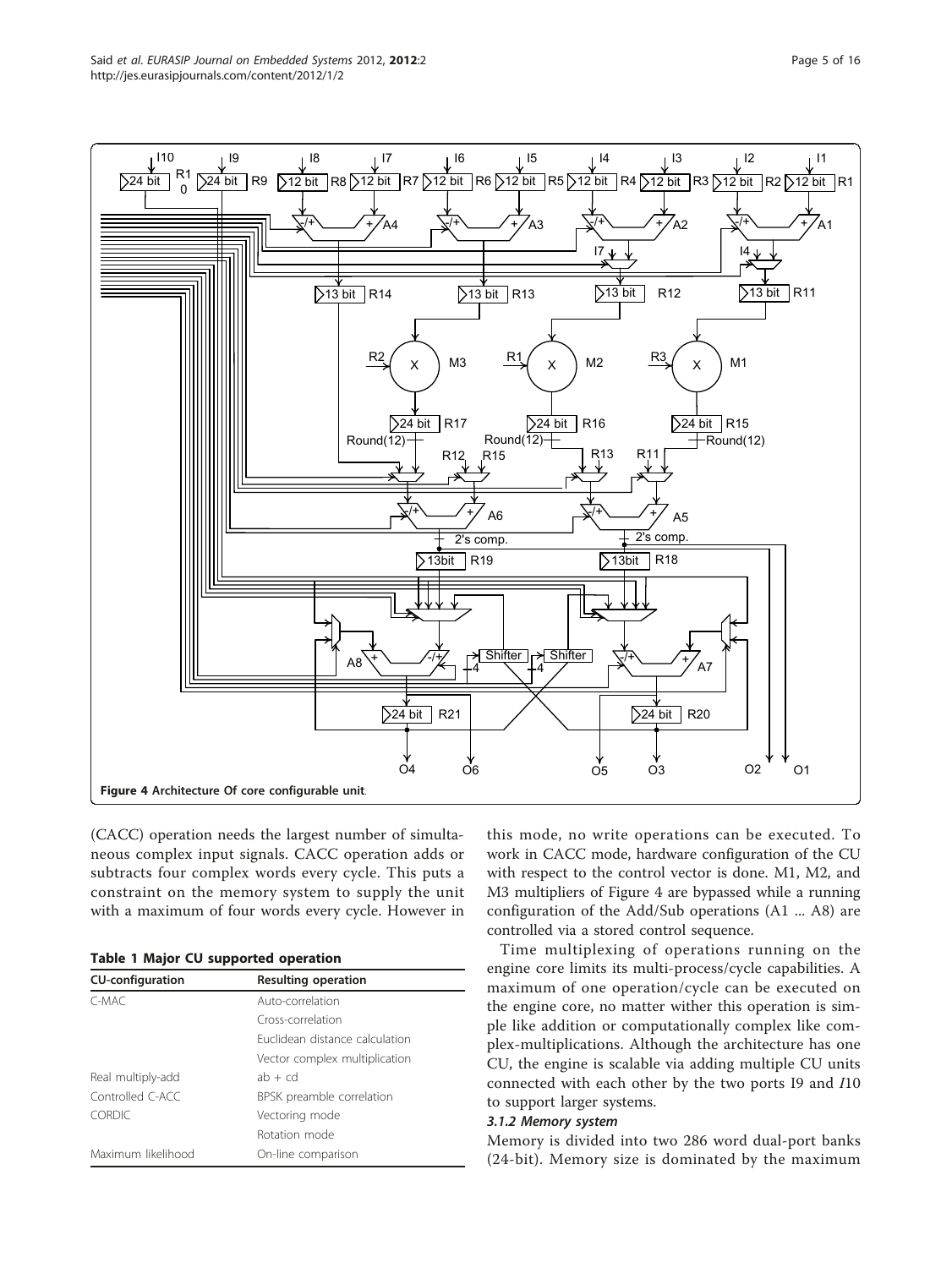supported correlation length of 256 in addition to the free space needed to store any internal outputs. The choice of the maximum correlation length was based on the required performance in 802.16e and 3GPP-LTE release 8. Inputs to the memory system is connected to a Memory Input Generator in Figure [3](#page-3-0), which is controlled by the instruction decoder. Memory could accept inputs from the external ports, Register File 2, main CU output or the memory itself in a MOV operation. Memory controller handles the write operations and prevent any racing conditions. The two banks are running on the same operating frequency of the core unit. No special addressing modes are required, and hence, address generators are basically counters. Time sharing between different tasks running on the processor allowed further optimization in the memory system by increasing the memory reuse option.

Two general purpose register files, Register File 1 and Register File 2, in Figure [3](#page-3-0) are used with a register input generator controlled by the instruction decoder directly. Register File 1 is of size 12-bit and holds 8 general purpose registers to facilitate data flow operations, counting, set outputs and many other useful operations. Register File 2 is of size 24-bit but it consists of four general purpose registers only. The first advantage of them comes when dealing with movements of complex data inside the engine. These optimization methods beyond the traditional one fixed size register file allows faster execution of real and complex data operations. For example, moving a complex word from the memory system as two (real, imaginary) parts would take double latency beside the complexity in dealing with the two parts as a one word in the executed program.

Reference correlation sequences are stored in 3072 byte ROM for the both of 802.16e and LTE release 8. The ROM takes its address directly from the instruction decoder with an internal counter for its address only. All data can be transferred between different parts of the engine through a data bus of four complex words maximum.

The engine interfaces with the outer world through a set of input control signals (IC) and output control signals (OC) beside two external ports for data transfers. Four IC signals are connected directly with the instruction decoder and used for acknowledgment about a certain event. Another four OC signals output from the controller of the output updater to identify the state of the engine at any stage. The two external data transfer ports are 24-bit wide each (12-bit real, 12-bit imaginary). One port is connected to the time domain side, while the other port is connected after the FFT operation. Any read operation is carried out through one of these two ports and with the two addresses external read address

sen number of bits is verified in Section 6. The output updater holds the same output value on the same port, until a control signal comes from the instruction decoder to its controller to update the output with a newer value in a certain register. The output registers are general registers used to set any value as an output. Here, we give output registers restricted names to clarify the engine operation. The five output registers holds the starting address, FCFO, CELL-ID, ICFO, and SCFO. All of the five registers are 12-bit each. Typically, Starting Address goes to the input buffer that holds the FFT window to identify the first sample in the incoming frame. The estimated FCFO is used by the CFO correction complex-multiplier to derotate the input samples. CELL-ID is transferred to higher layers. ICFO is added to the fractional part of the CFO to guarantee correct reception with time. Estimated value of SCFO is considered as the seed for the ROB/STUFF correction algo-

1 and external read address 2. The accuracy of the cho-

rithm in [\[13\]](#page-15-0). While transferring data from any port to the internal memory banks, no execution of any other instruction is carried out. This control mechanism is achieved when the controller holds the instruction inside the instruction register by re-entering the same instruction to the instruction register till the end of the transfer process. The same mechanism works for vector instructions, where the controller re-enter the vector instruction to the instruction register till the end of the execution phase.

The CORDIC algorithm [[12](#page-15-0)] can carry out many trigonometric operations and is used here only for angle measurements. The CORDIC stage is composed of adders and shifters, as shown in Figure 5 The precision of the output depends on the number of stages used. Each additional stage adds one bit of precision. There

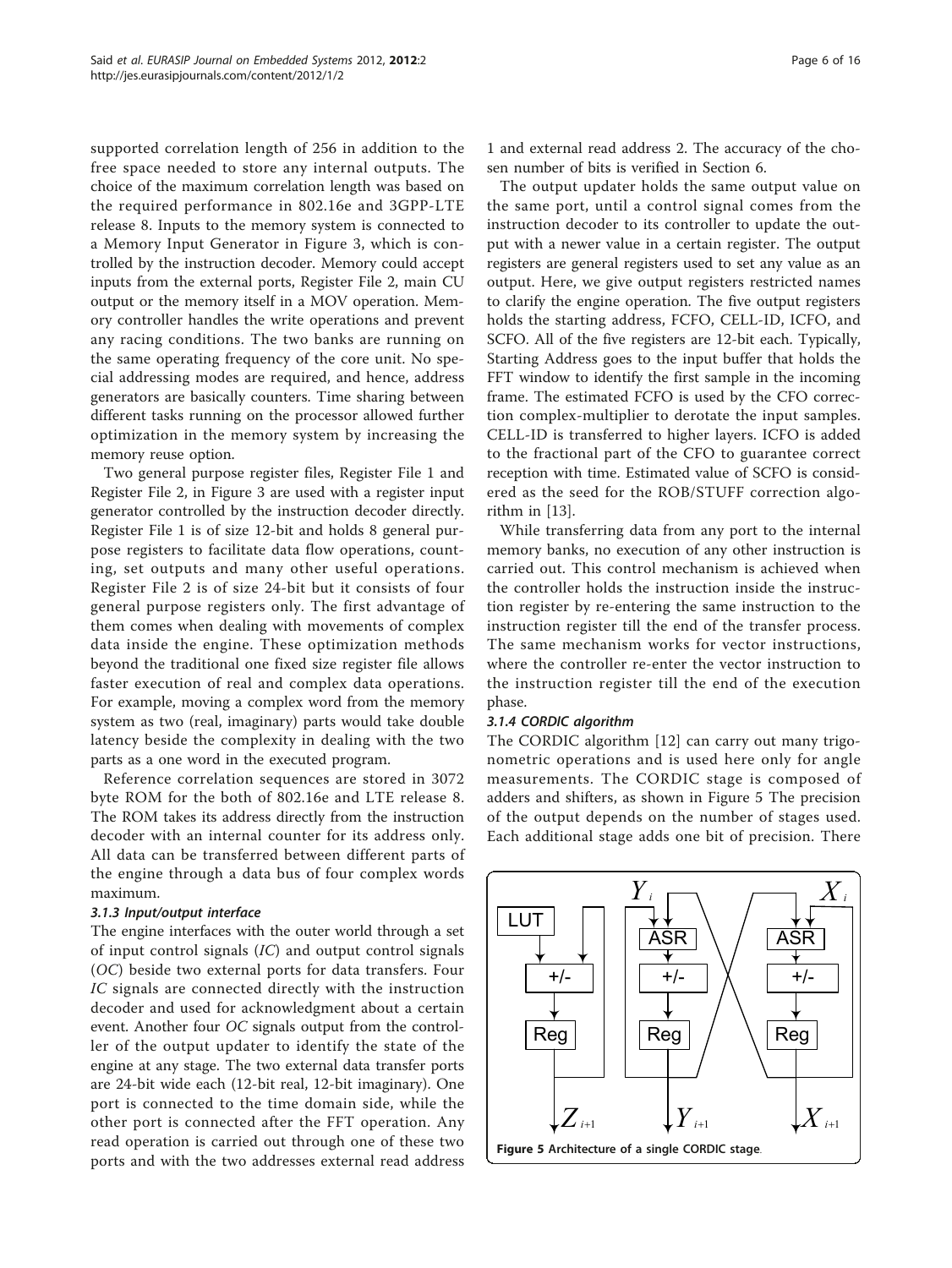are three methods of implementation to the CORDIC algorithm [[12](#page-15-0)]; spatial multiplexing, time multiplexing and joint spatial-temporal multiplexing. The time multiplexing method perfectly meets our engine design with the addition of the two shifters in Figure [4](#page-4-0) to implement the CORDIC stage. The associated memory required with it is called CORDIC look up table (LUT) of size 14 byte. Another control register is required to control the sign of ADD/SUB module used in the next CORDIC stage. The output angle here has a precision of 12 bits and executes in 18 cycles.

### 3.2 Engine programming

Programming of the proposed embedded ASIP includes three types of instructions. The first type is the ordinary classes like program flow instructions (conditional and unconditional jumps), move instructions, real, and complex ADD/SUB instructions, interfacing control instructions (external reads, output set). The second type is optimized instructions to facilitate the implementation of synchronization subsystem tasks as well as other algorithms in different parts of the engine. The third type is vector instructions.

Ordinary instructions operate on single data points stored in registers (RF1 & RF2), and the result is automatically stored in another register. Most of instructions of this type take one cycle to complete. All control instructions belong to this simple class of instructions. Optimized instructions are special instructions for special purposes like the ANGLE instruction and the BPCACC (discussed later). This kind of instructions operates on single point or vector of complex numbers stored either in the memory like BPCACC or in registers like ANGLE, and the result stored also in either memory or registers. Execution of these instructions always consist of multiple execution stages. Vector instructions operate on vectors of complex numbers stored in memories. The output is either stored in another memory if there is no accumulation associated with it, or in a register from register file 2 if there is an accumulation. The number of cycles needed for vector instructions depend on the vector length.

In normal operation, one instruction is fetched while another one is decoded and executed as shown in Figure 6a In the execution of special type instructions like the ANGLE instruction that measures the angle of a complex number, the pipeline is stalled till the end of the CORDIC subroutine. This operation is shown in Figure 6b When a vector instruction is fetched, a program flow control mechanism is activated and the pipeline initiates a counter with a control value and enter a stall state till the end of execution before fetching the next instruction as shown in Figure 6c

To illustrate the difference in execution of various types of instructions, Table [2](#page-7-0) shows an example of the units used and units bypassed in the execution of an instruction of each type. Each instruction is 20-bit wide and the whole size of the required program memory is 512 instructions.

The CORDIC subroutine is executed when fetching the ANGLE instruction (special type) in 18 cycles for a precision of 12-bits (as stated before). Shifters included with the engine core are not general purpose shifters that accept arbitrary inputs; they are used only in the execution of the iterative CORDIC algorithm and are controlled by a counter attached with the instruction decoder.

Although most of the instructions are either control instructions or instructions that operate on single data (ADD, SUB,...), the processor operates most of the time on vector data. Hence, the processor is optimized for operations on vectors of complex data or specialized operations associated with many supported tasks. The assembly program becomes relatively long for control or single data instructions compared to what it fulfills.

| F                                                                                                                   | D   | Exe   |                     | <b>Store</b> |       |   |              |  |
|---------------------------------------------------------------------------------------------------------------------|-----|-------|---------------------|--------------|-------|---|--------------|--|
|                                                                                                                     |     | F     | Exe<br>D            |              | Store |   |              |  |
|                                                                                                                     | (a) |       |                     |              |       |   |              |  |
| F                                                                                                                   | D   | Exe1  | Exe2                | Exe3         |       |   | <b>Store</b> |  |
|                                                                                                                     | F   | Stall |                     |              |       | D | Exe          |  |
| (b)                                                                                                                 |     |       |                     |              |       |   |              |  |
| F                                                                                                                   | D   |       | Exe<br><b>Store</b> |              |       |   |              |  |
|                                                                                                                     | F   |       |                     | Stall        |       | D | Exe          |  |
| $\left( c\right)$                                                                                                   |     |       |                     |              |       |   |              |  |
| Figure 6 Instructions Pipeline in case of (a) normal executions, (b) special executions and, (c) vector executions. |     |       |                     |              |       |   |              |  |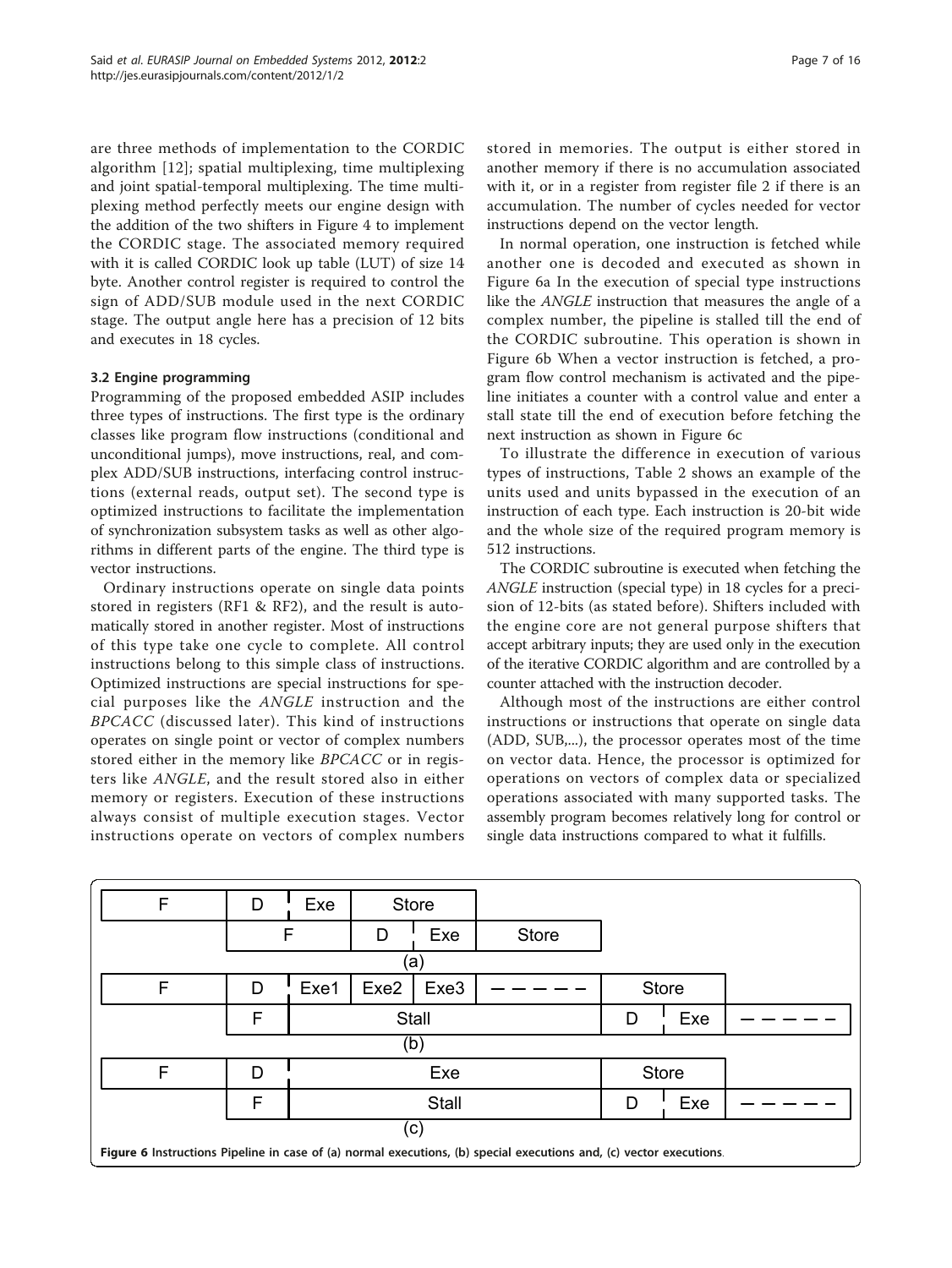|             | Operation Inputs source | DM <sub>1</sub><br>DM <sub>2</sub> | M1, M2,<br>M3 | A1,,<br>A6      |              | A7, A8 CORDIC<br>control | <b>CORDIC</b><br>LUT | shifters ROMS |                   | output<br>updater |
|-------------|-------------------------|------------------------------------|---------------|-----------------|--------------|--------------------------|----------------------|---------------|-------------------|-------------------|
| <b>CMAC</b> | Data path (DM)          | active                             | active        | active          | active       | off                      | inactive             | inactive      | inactive inactive |                   |
| Angle       | Register file 2         | inactive                           | bypassed      | bypassed active |              | .on                      | active               | active        |                   | inactive inactive |
| Read        | Data path<br>(External) | active                             | inactive      | inactive        | inactive off |                          | inactive             | inactive      | inactive inactive |                   |

<span id="page-7-0"></span>Table 2 Execution of three operations of different types

The engine is programmed via a script (contain the entire program) enters a primitive compiler. The compiler outputs a (.hex and.mif) memory initialization file for the program memory. The output file containing the binary vector is downloaded into the program memory to begin the program fetching.

### 4 Example algorithms analysis

In this section, we explain a set of typical synchronization tasks usually performed in OFDM receiver. Typically, the receiver perform the following tasks:

1. Obtain coarse frame boundaries with a packet detector.

2. Initiate a search over the samples selected from step (1) to obtain fine frame boundaries. This step with step (1) are called Frame boundary determination (FBD).

3. With the first sample in the frame known, estimate and correct fractional CFO.

4. After FFT, estimate the ICFO and update the value of the frequency of offset estimated in step (3).

5. For OFDM cellular standards, estimate the CELL-ID from the given reference sequence.

6. Track and update the residual CFO (RCFO) and SCFO with the non-preamble OFDM symbols.

For testing and evaluation purposes of the proposed architecture, high level Matlab floating/fixed point models of IEEE802.16e and LTE Rel. 8 have been created to apply the chosen algorithms in [[8,13](#page-15-0)-[15\]](#page-15-0). The proposed embedded ASIP can be configured to implement the chosen synchronization algorithms. It is capable of supporting not only the chosen algorithms but it can support other algorithms as well.

#### 4.1 Packet detection

Detection of the correct boundaries of the incoming OFDM packets has a major impact on the performance of all post FFT sub-systems. Therefore, good timing synchronization algorithms in the acquisition stage will allow early locking on the incoming signal. Using correlation-based algorithms as a detection method directly as in [[16\]](#page-15-0) and [[17](#page-15-0)] will cost more energy in the ideal state (no transmitted signals). On the other hand, using a simple, but not accurate detection method, like single or double sliding window (DSW) algorithms [[18\]](#page-15-0) to

detect the packet and then refine the estimate using correlations will cost us lower energy.

In DSW algorithm, a decision variable is measured and compared with a chosen threshold which depends on the target probability of miss detection and the probability of false alarm. Assume that the decision variable is  $m_n$  and the chosen threshold is th. A packet is detected if  $m_n$  >th at any sample instant n

$$
a_n = \sum_{m=0}^{M-1} |r_{n-m}|^2 = a_{n-1} + |r_n|^2 - |r_{n-M}|^2 \tag{5}
$$

$$
b_n = \sum_{l=0}^{L-1} |r_{n+1}|^2 = b_{n-1} + |r_{n+L}|^2 - |r_n|^2 \tag{6}
$$

$$
m_n = \frac{a_n}{b_n} \tag{7}
$$

where  $a_n$ ,  $b_n$ , and M, L are the energies and sizes of window A and window B, respectively.

The energy contained in any sample  $|r_n|^2$  can be mea-<br>und with a complex multiplication unit in Figure 7a sured with a complex multiplication unit in Figure [7a](#page-8-0) with a conjugate flag at the second port. The comparison process is executed with a simple subtraction flag check. The size of each window is chosen to be 64 samples, which gives a good performance at low signal to noise ratio (SNR). From the implementation point of view, a total of 384 bytes of memory are required here with ADC resolution of 12-bit (12-bit real, 12-bit imaginary); accuracy is verified by the engine results in Section 6. The packet detector should re-evaluate the decision parameter  $m_n$  every new sample, so a decimation in the incoming signal is carried out to leave room for the execution of the required computations.

#### 4.2 Symbol timing

In [[14\]](#page-15-0), a maximum likelihood (ML) symbol timing estimator based on cyclic prefix (CP) correlation was proposed. The estimated timing of the first sample,  $\hat{t}$ , is

$$
\hat{t} = \arg \max_{n} \left[ 2 \left| \sum_{m=0}^{L-1} r_{n+m} * r_{n+m+N}^{*} \right| - \rho \sum_{k=0}^{L-1} |r_{n+m}|^2 + |r_{n+m+N}|^2 \right] \tag{8}
$$

where  $\rho$  is the correlation coefficient between  $r_k$  and  $r_{k+N}$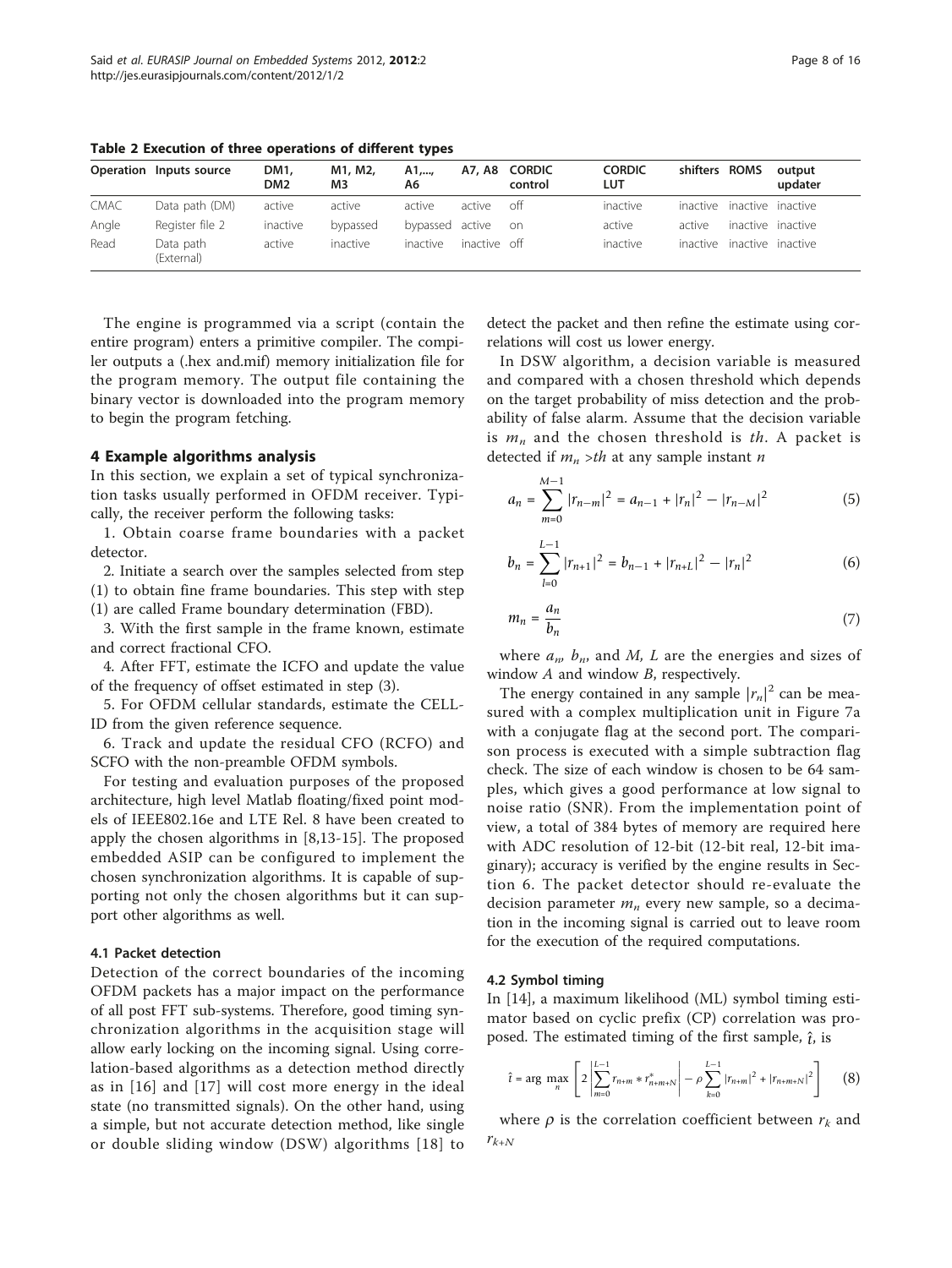<span id="page-8-0"></span>

$$
\rho = \left| \frac{E(r_n * r_{n+N}^*)}{\sqrt{E(|r_n|^2) E(|r_{n+N}|^2)}} \right| = \frac{\sigma_s^2}{\sigma_s^2 + \sigma_n^2} = \frac{SNR}{SNR + 1} \quad (9)
$$

The boundaries of the search window come from the packet detector. To prevent inter-symbol interference, a reasonable shift inside the cyclic prefix is done. Hence, if the detector gives an estimate for the first sample in the symbol at  $m$ , the first correlation window begins at  $m$ -s, where s denotes the safety shift back. The correlation window slides over time till a search size of  $2s + 1$ are evaluated. This implies that the maximum absolute value between  $2s + 1$  output correlation result corresponds to the maximum likelihood starting sample. This algorithm has proven its robustness against multi-path fading channels, besides the advantage of being unaffected by the received power level. Only the number of samples L contributing in the cyclic prefix (CP) correlation is affecting the performance of the estimator.

The proposed embedded engine is capable of supporting a maximum correlation length of 256 samples. This maximum is chosen with respect to the required accuracy. This maximum is justified by the comparison between floating point results and the proposed engine results in Section 6. The maximum length of the contributing samples is 256 and can be scaled easily with respect to the required performance. The most complex operation here is the complex multiplication in Equation

(8). Auto-correlation and Euclidean distance (ED) calculation (energy) in Equation (8) can be realized by the standard complex multiply-accumulate (C-MAC) unit shown in Figure 7a Subtraction of the output of ED from the output of CP auto-correlation is performed on-line by controlling the accumulation sign. Adders in accumulators are two's complement Add/Sub modules controlled by the processor control unit. The last step is the maximum absolute search between the  $2s + 1$  evaluated result with the ML unit shown in Figure 7b

#### 4.3 Fractional CFO estimation

After determination of the FFT window boundaries, the CP is removed according to the indices given by FBD. Fast acquisition of the FCFO requires a pre-FFT algorithm that works without the need of training symbols. With the existence of a frequency offset  $(\Delta f)$  in the received signal  $r_{lm}$ , it will take the form in equation (10)

$$
r'_{l,n} = r_{l,n} e^{j2\pi \Delta f n t_s} \tag{10}
$$

The task now is to derotate (multiply by exponential) the received symbols with the term  $e^{-j2π Δ fnt_s}$  to establish accurate subcarrier orthogonality quickly. Multi-stage synchronization strategy is used to achieve both fast and accurate acquisition. In particular, two acquisition stages (pre-FFT for FCFO and post-FFT for ICFO) are used in our system, and then come the tracking of any possible variations. The authors in [[8\]](#page-15-0) have proposed a non-data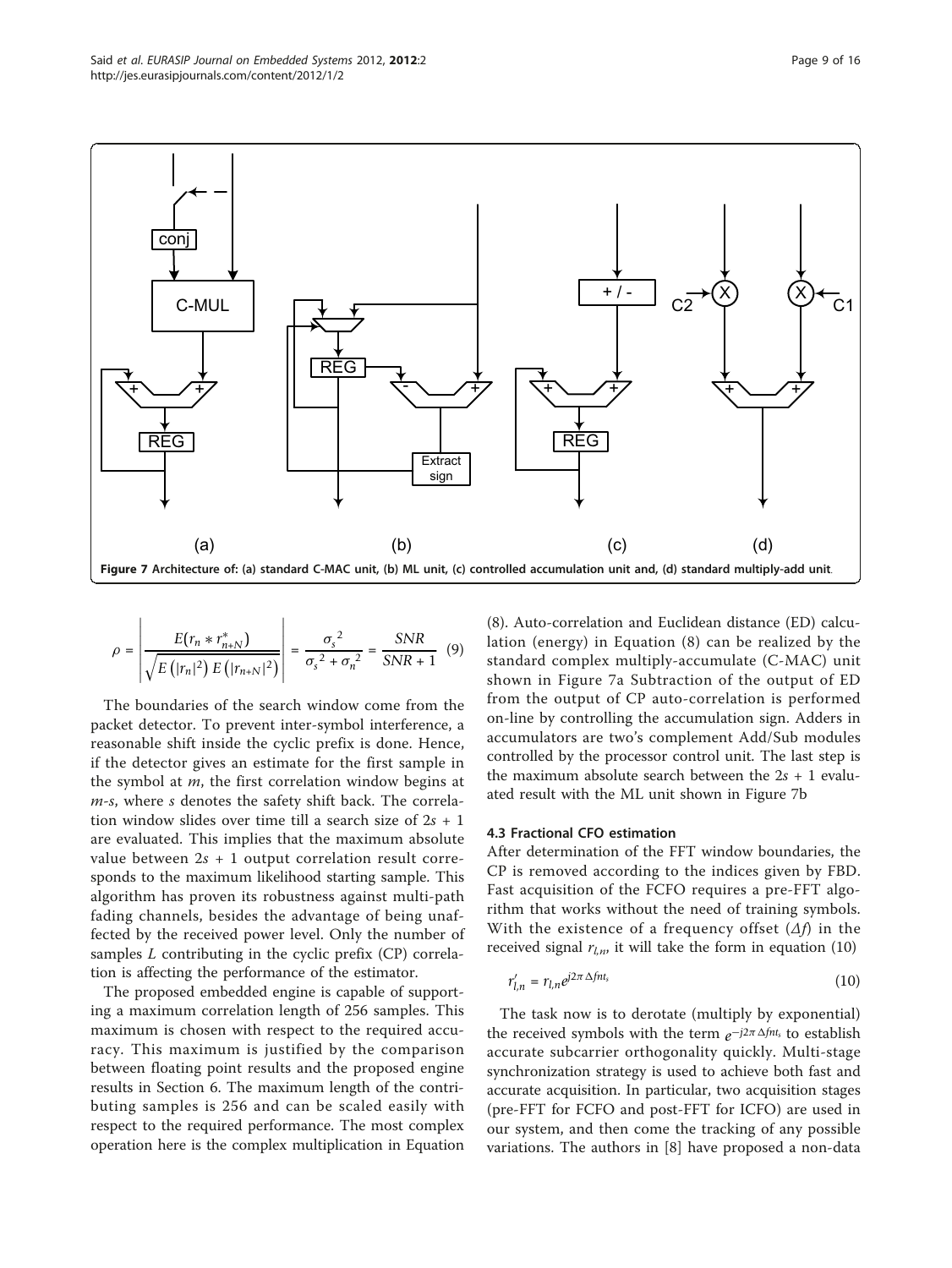aided estimation algorithm of the FCFO based on the correlation result of the removed CP in Equation (11).

$$
\Delta f = \frac{1}{2\pi N t_s} * \arg\left(\sum_{n=\theta}^{L-1} r_{T+n} r_{T+n+N}^*\right) \tag{11}
$$

where  $T$  is the estimated starting sample index from FBD,  $\theta$  is the starting point of the correlation window and L is the cyclic prefix length. The reason for not starting the correlation window from the beginning of the cyclic prefix is the multi-path fading channel delay spread  $\tau$  effect on the estimation performance. The value of  $\theta$  is chosen such that  $\theta > \tau$ , so that the channel effect is the same in the two parts of the correlation and the output is affected only by the added white noise.

Equation (11) can simply be executed on the same complex multiply-accumulate (CMAC) unit used for FBD in Figure [7a](#page-8-0) Memory requirements here depend on the selected correlation window length with a maximum of 256 samples as stated before. The only difference is the calculation of the correlation angle before multiplying it by a constant. Angle estimation is carried out using the iterative CORDIC algorithm [[12](#page-15-0)]. More details about the implementation of this algorithm were described in Section 3.

#### 4.4 Joint ICFO & CS estimation

In the literature, estimation of the ICFO usually depends on the reference preamble symbol like in 802.16e (WiMAX) or a special synchronization symbols like in LTE. These reference symbols carry also the CELL-ID information. Joint CELL-ID detection and ICFO estimation algorithms are proposed in [[19,20\]](#page-15-0). The task of finding the CELL-ID is named Cell Search (CS). In standards like 802.16e and LTE release 8, reference signals that are used to carry such information are binary random sequences. This feature can make the implementation of this block easier. Assume that the received preamble is Q ( $k$ ), where  $k$  is the subcarrier index.  $H(k)$  is the channel impulse response at subcarrier number k. Autocorrelation of the received reference symbol is evaluated as follows:

$$
\mathfrak{R}\{Q(k)Q^*(k-1)\} = \mathfrak{R}\{H(k)P_j(k+1)H^*(k-1)P_j^*(k+I-1)\}
$$
  
 
$$
\approx |H(k)|^2 D_j(k+I)
$$
 (12)

where

-  $Q$  ( $k$  - 1) : is the first non-zero subcarrier before  $k$ .

-  $P_i$  (k) : is the stored reference sequence of index (j).

-  $D_j(k) = P_j(k) \cdot P_j^*(k-1)$ : is the autocorrelation result of the stored sequences  $P_i$ .

 $-I$  : is the integral frequency offset normalized to the subcarrier spacing.

For correlation purposes, shifted versions of  $P_i$  must also be stored. For example, if we have a maximum

ICFO of  $I_m$ ,  $[-I_m, I_m]$ , we must store  $2I_m + 1$  version from each correlation sequence  $P_i$ .

The autocorrelation in Equation (5.4) is used to mitigate the effect of the multi-path fading channel  $H(k)$  by multiplying each active subcarrier by the conjugate of its predecessor assuming the channel added phase is nearly equal on both of them. A correlation of the reference patterns shifted by the expected values of the ICFO is evaluated as follows:

$$
M_i^{I,j} = \sum_{k=0}^{N_p - 1} D_j(k+I) \Re\{Q(k)Q^*(k-1)\}
$$
 (13)

Where  $\Re\{Q(k) Q^*(k-1)\}\$ is called the differential signal and  $N_p$  is the number of reference subcarriers contributing to the cross-correlation between the received reference sequence and the stored sequences. The estimated ICFO and CELL-ID is given by:

$$
\left(\hat{I},\hat{j}\right) = \arg\max_{I,j} M_I^{I,J} \tag{14}
$$

The complexity of this method is acceptable and can be implemented easily on the proposed embedded ASIP, noting that  $D_i$  ( $k + I$ ) in Equation (13) does not have to be calculated on the fly, but can be calculated in advance and stored in the receiver memory. The calculation of  $\Re\{Q(k), Q^*(k-1)\}\$  for  $k = 0, 1, ..., N_p - 1$  in Equation (13) requires an  $N_p$  complex multiplications. The binary nature of  $D_i$  ( $k + i$ ) in Equation (13) makes the remaining computations needed to obtain  $M_I^{I,j}$  Binary correlations can be performed using the controlled accumulation (C-ACC) unit shown in Figure [7c](#page-8-0) Accumulation sign is controlled via stored (shifted and normalized) reference sequence. The constraint on the defined maximum possible shift  $I_m$  comes from the symbol duration and the available cycle budget. For example, in IEEE 802.16e, for a maximum ICFO of nine subcarriers (in the range [-9,9]) we need to evaluate 722 [[20](#page-15-0)] different correlation outputs to choose the maximum absolute value as the correct estimate. Comparison between the evaluated correlation results is done on the fly after every new correlation output. Further optimizations of this processing type is done in the design of processor computational core. The engine is optimized not only for this algorithm, but for many other algorithms as well.

### 4.5 Joint RCFO & SCFO estimation

All previous tasks belong to the acquisition phase. After the acquisition phase, subcarrier orthogonality is loosely established. However, OFDM based systems are very sensitive to the variations of frequency offset. Hence, tracking of these variations with time is important to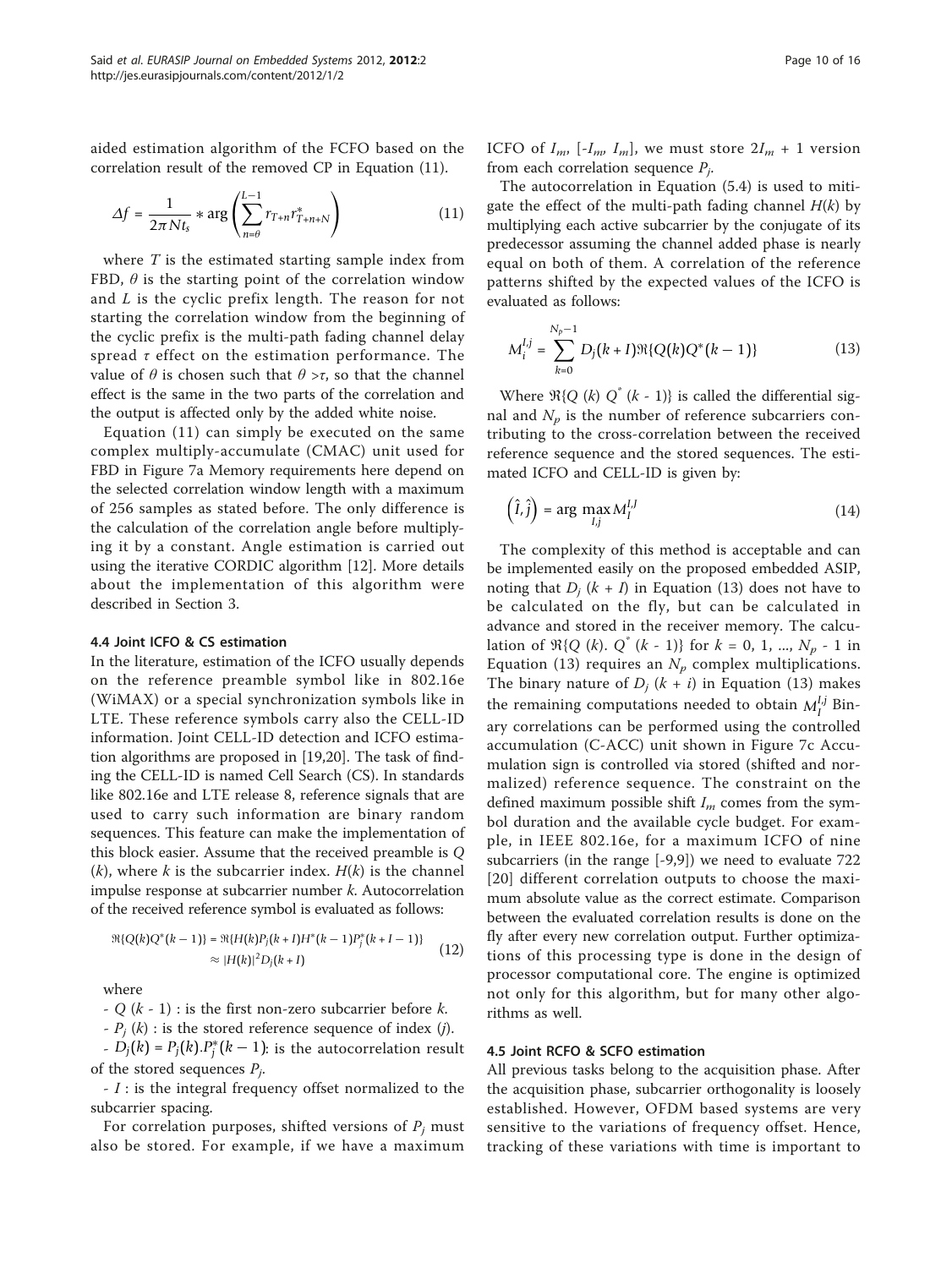maintain the resulting signal to error ratio (SER). Another important issue is the SCFO between the transmitter and receiver. A joint data-aided estimation algorithms for RCFO and SCFO are proposed in [\[15,13\]](#page-15-0), where reference pilot subcarriers are used. In [[15](#page-15-0)], the joint effect of a RCFO  $\delta f_r$  with the existence of a SCFO  $\zeta$  on the received subcarrier phases after the FFT are shown in Figure 8 This effect is translated in Equation (15)

$$
X'_{l,k} = e^{-j2\pi\delta f_r(l(N+N_g) - \frac{N}{2})t_s} e^{-j2\pi k \left(l\frac{N+N_g}{N} - 0.5\right)s} X_{l,k}
$$
 (15)

To obtain Equation (15), some terms were neglected. In reality these terms are not neglected and will cause ICI that is measured and stated in the engine results in Section 6.

In general, the symbol number  $l$  will have a phase error line with bias  $-2\pi\delta f_r(l(N+N_g))$  and slope  $-2π$ ς  $\left(\frac{l(N+N_g)}{N} - 0.5\right)$ . In [[13](#page-15-0)], pilot subcarriers are used to form a phase error line that has a bias b and slope a. Let the differential angle at pilot subcarrier index k in symbol number l is  $\varphi_{k,l}$ , and  $x_k$  is the pilot index. Estimation of the phase error line bias  $b$  and slope *a* is carried out as follows:

$$
a\sum x_k^2 + b\sum x_k = \sum x_k \phi_{k,l}
$$
  
\n
$$
a\sum x_k + bN_p i = \sum \phi_{k,l}
$$
\n(16)

The differential angle  $\varphi_{k,l}$  is evaluated by multiplying the pilot  $k$  at symbol  $l$  with the conjugate of the similar pilot at the same index  $k$  at symbol  $l - 1$  (the similar pilot could be in an earlier symbol) to mitigate the channel effect. The SCFO  $\zeta$  is evaluated from the

estimated line slope a and the RCFO  $\delta f_r$  could be found from the bias b.

$$
\zeta = \frac{aN}{2\pi (N + N_g)}
$$
  
\n
$$
\delta f_r = \frac{b}{2\pi t_s (N + N_g)}
$$
\n(17)

The complexity of this algorithm on the proposed embedded engine is dominated by the vector complex conjugate multiplication of the received pilot pattern every symbol and the measurement of pilots angles in Equation (16) using the CORDIC Algorithm [[12](#page-15-0)]. These measured angles are accumulated in two manners: normal accumulation, real multiply accumulate in Figure [7d](#page-8-0) The memory used to same successive pilot patterns plus the resulting vectors after the conjugate multiplication is relatively large and considered well in the design of the memory system.

# 5 Algorithm programming on the engine 5.1 Packet detection

The engine was programmed to run the packet detection algorithm, where a new sample read operation is issued every  $t_s$  (one sample duration). In order to implement the packet detection algorithm with the time requirements of 802.16e and LTE release 8, a down sampling of the received signal by a factor of 5 is required. Simulation results showed that there is no significant performance loss due to the down sampling needed for the execution of this task on the engine core. The whole packet detection program executes in 31 cycles and repeated with the next new sample. Once a packet is detected a detection control signal will rise to begin the symbol timing procedure.

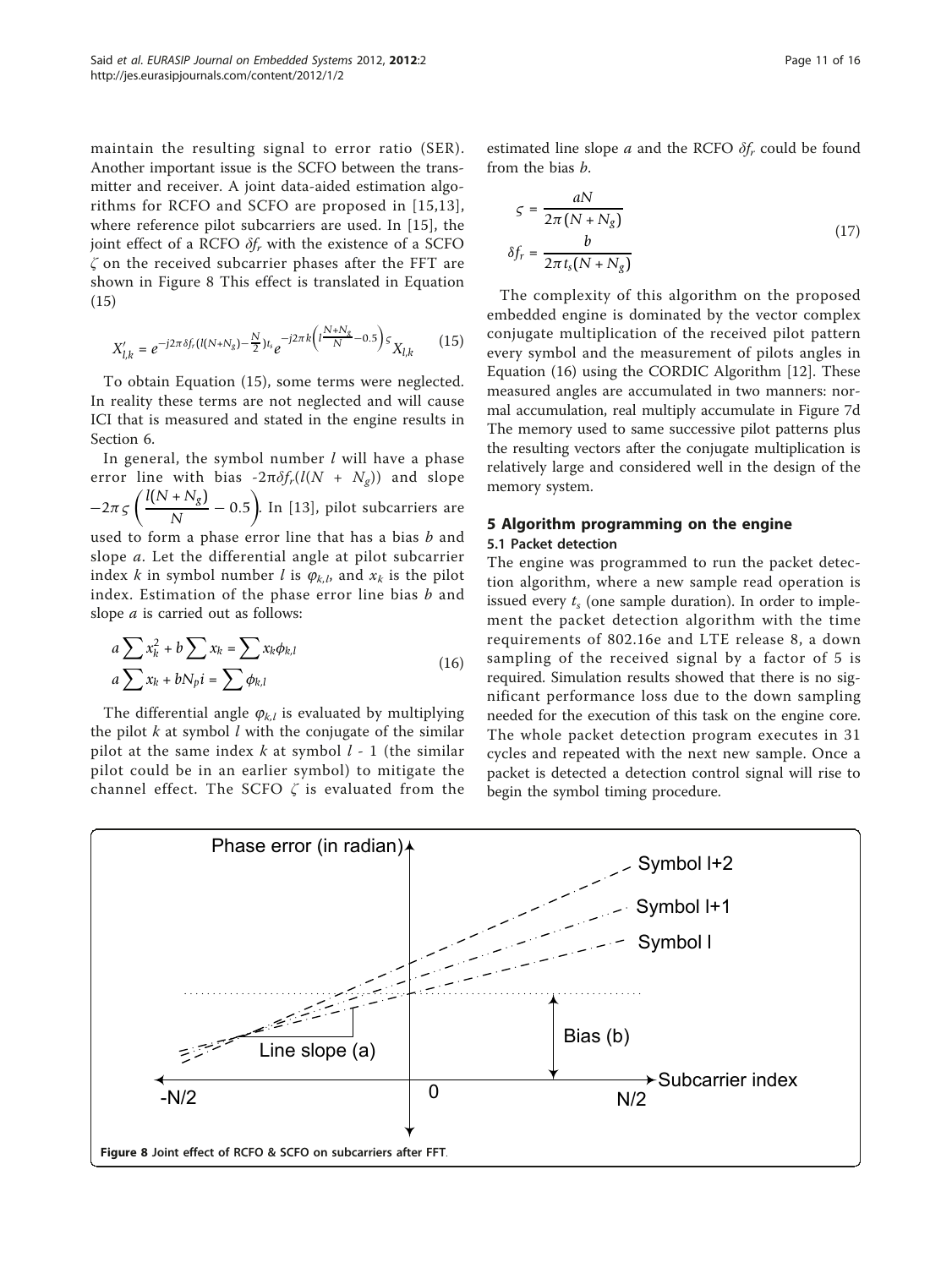#### 5.2 Symbol timing

The symbol timing algorithm begins with a read operation of the two parts of the cyclic prefix from External Port 1. In the read operation, we identify the destination memory bank and the length of the read vector (Ex: READ P1 : DM1,276). The core unit is configured to run the auto-correlation operation through a CMAC instruction with a conjugate flag set on the second input. The output is stored in a register from Register File 2 till the energy (Euclidean distance EDACC) contained in the first and the second part of the cyclic prefix are evaluated. A 24-bit subtraction operation (LADD) between the stored result and the resulting energy will give the first correlation output. Till now this is considered the only and the largest result, so its index is stored in a register from Register File 1.

Beginning the correlation in Equation 8 from scratch every time is not practical and consumes more energy. The next correlation output can be extracted directly from the estimated correlation output by setting the memory address step by 1 and repeat what is done for the evaluation of the first correlation output. The correlation length this time is not the whole cyclic prefix length but only a single data point. This iterative approach reduces the required execution energy as well as the program length. Once we get a new correlation result, comparison between the stored largest correlation result and the new result is executed. If the new result is larger, an update is done for both the stored value and the index of the largest. A time locking control signal is flagged from the engine when the whole  $2 * s + 1$  results are evaluated. The stored index, which corresponds to the largest correlation result, is the correct start location. The output Starting Address is updated via the output updater by a SET instruction with the stored value in Register File 1.

To clarify how the assembly code looks like, a part of the used programming code for symbol timing is shown in Figure 9

#### 5.3 Fractional carrier frequency offset estimation

At this stage, the cyclic prefix is still stored in DM1 and DM2. So, no read operation is issued and the correlation begins directly with the known estimated index from FBD. The correlation output then passes by the CORDIC algorithm using the ANGLE instruction to estimate the output phase. The output of the ANGLE instruction is stored in a register from Register File 1. According to Equation (11), FCFO is estimated from the output phase by a constant multiplication by  $\frac{1}{2\pi N t_s}$ . The update on the output FCFO register is carried out via the output updater with the same SET instruction.

| <b>MOV</b>   | Vector_Length,236;                                         |
|--------------|------------------------------------------------------------|
| <b>VCMAC</b> | DM1,R1,DM2,R2,LR1,LR2;                                     |
| <b>VEDAC</b> | DM1, R1, LR2;                                              |
| <b>SUBL</b>  | LR1, LR2, LR1;                                             |
| <b>VEDAC</b> | DM2, R1, LR2;                                              |
| <b>SUBL</b>  | LR1, LR2, LR1;                                             |
| <b>MOV</b>   | Vector_Length,1;                                           |
| <b>VCMAC</b> | DM1,R1,DM2,R1,LR2,LR3;                                     |
| <b>SUBL</b>  | LR1, LR2, LR3;                                             |
| <b>VCMAC</b> | DM1, R8, DM2, R8, LR2, LR3;                                |
| <b>ADDL</b>  | LR3, LR2, LR3;                                             |
| <b>VEDAC</b> | DM1, R1, LR2;                                              |
| <b>SUBL</b>  | LR3, LR2, LR3;                                             |
| <b>VEDAC</b> | DM2, R1, LR2;                                              |
| <b>SUBL</b>  | LR3, LR2, LR3;                                             |
| <b>VEDAC</b> | DM1, R8, LR2;                                              |
| <b>ADDL</b>  | LR3, LR2, LR3;                                             |
| <b>VEDAC</b> | DM2, R8, LR2;                                              |
| <b>ADDL</b>  | LR3, LR2, LR3;                                             |
| <b>ADDI</b>  | R1,1,R1;                                                   |
| <b>ADDI</b>  | R8,1,R8;                                                   |
| <b>ADDI</b>  | R3,1,R3;                                                   |
| <b>CMPL</b>  | LR3, LR1;                                                  |
| <b>CJMP</b>  | 011,36;                                                    |
| <b>MOV</b>   | LR1, LR3;                                                  |
| <b>ADDI</b>  | R7,1,R7;                                                   |
| <b>CMPI</b>  | R <sub>3</sub> ,21;                                        |
| <b>CJMP</b>  | '011', 17;                                                 |
| <b>SET</b>   | BEGINNING_ADDR,R7,R1;                                      |
| <b>SET</b>   | out_ctrl_1,1,R1;                                           |
|              | Figure 9 Part of the assembly code used for symbol timing. |

### 5.4 Cell-search & integral carrier frequency offset

With the existence of an ICFO, the number of correlations needed to identify the transmitter (CELL-ID) in modern cellular networks can be very large due to the large number of reference sequences associated with each standard (114 for 802.16e, 504 for LTE release 8). A special instruction, called BPCACC, is used for the evaluation of a correlation with a binary sequence. The BPCACC instruction is capable of evaluating a binary correlation of length  $N_c$  in  $\frac{N_c}{4}$  + 1 clock cycles. The core unit should have 4 new complex numbers every cycle in the execution of the BPCACC instruction.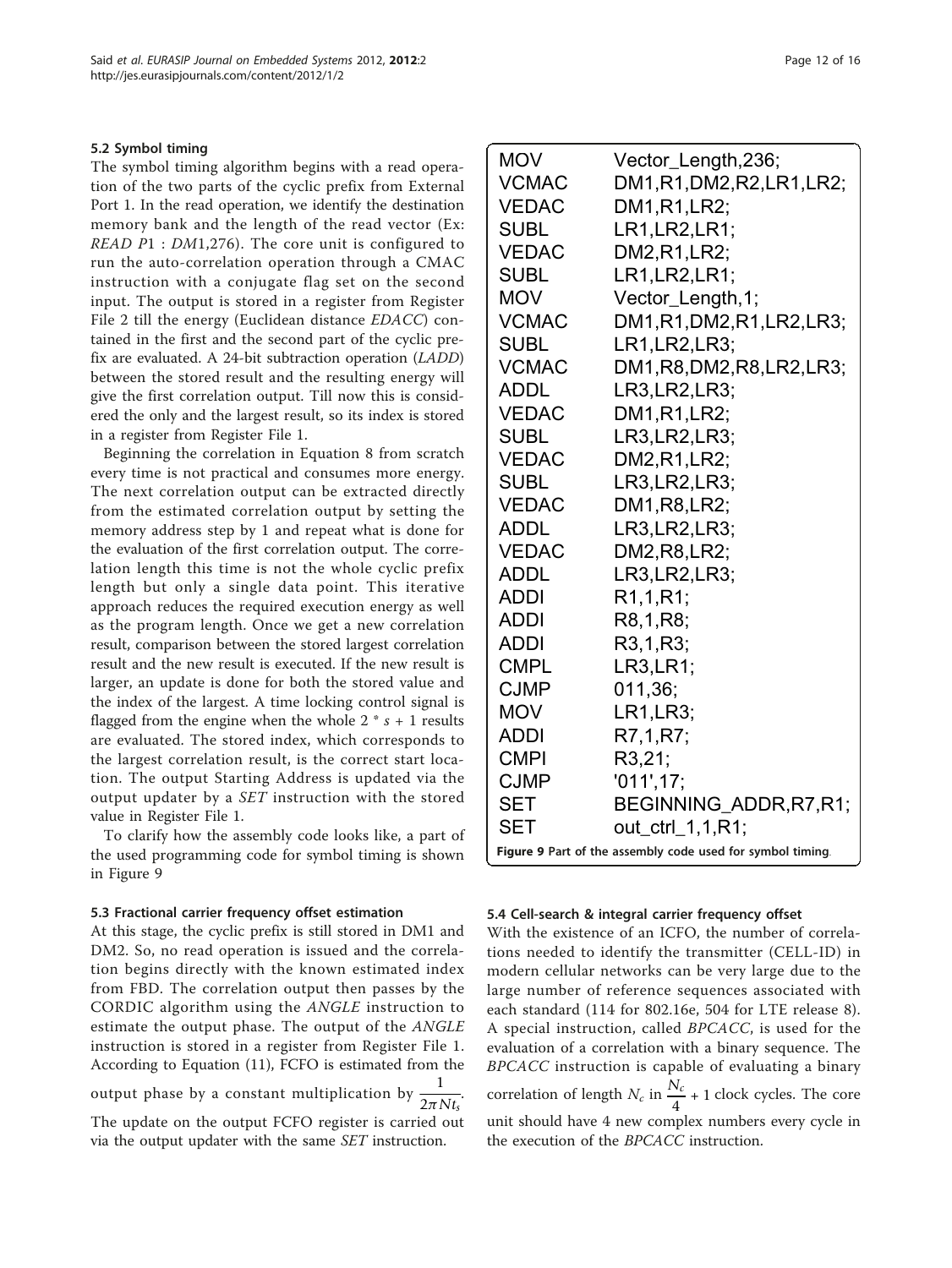<span id="page-12-0"></span>The symbol number of the received reference symbol is known at the receiver. Separation of this symbol is done after the FFT, as well as the removal of the guard bands. A read operation from External Port 2 is issued to store the received reference symbol in DM1. To read four successive complex samples from the received reference symbol, a copy of the received reference symbol is stored in DM2. Memory step registers are set to four, so that each port from the four ports of the two memory banks will provide the engine by a different complex data sample every cycle. This allows the memory system to output four consecutive complex words each cycle. We use DM1 to get the differential signal in, which is of length  $N_c$ , and store it in DM2. Then, a copy of the contents of DM2 is moved again to DM1. The core unit is configured to perform the binary correlation by adding four complex numbers together with the ADD/SUB signals controlled by the correlation sequence. Every combination of 4-bits from the correlation sequence correspond to a combination of 8 ADD/SUB signals to control the operation of the adders A1 to A8.

Every new correlation result is compared with the maximum previous result and the index of the maximum correlation output is stored in a register from Register File 1. This index corresponds to the correct ICFO and the attached CELL-ID. The final step in the aquistion phase is updating the values of ICFO and CELL-ID output registers.

## 5.5 Joint RCFO & SCFO

For symbols that carry pilot subcarriers, an input control signal is activated and a read operation is issued from External Port 2. For example, in IEEE 802.16e and 3GPP LTE release 8, indices of pilots in a certain symbol are shifted from the indices of pilots in the previous symbol. Figure 10 shows the pilot pattern in IEEE 802.16e in case of DL-PUSC. Pilots are arranged in the data memory with the same order they are received. Pilot patterns are arranged as follows: The first received pilot pattern and the third pilot pattern are stored in DM1, while the second pattern and the fourth pattern are stored in DM2. This arrangement helps to make the cross-correlation in Equation (16) easier. The CU is configured to perform the cross-correlation between DM1 and DM2 initialized at the correlation starting point (number of the contributing pilots is scalable). The output of the cross-correlation between the first received pilots (P1) and previously received pilots that have the same indices (P3 in 802.16e and LTE release 8) is stored in DM2. Every output complex data word is passed through the CORDIC algorithm with the *ANGLE* instruction to estimate its phase angle. Operations on the estimated angles are easier with the real data paths chosen for the implementation of the proposed engine. Estimated angles are multiplied with the corresponding known pilot indices and accumulated to get the term  $\sum x_k \varphi_{k,l}$  in Equation (16). Then, the output phases are summed together to get the term  $\Sigma \varphi_{k,l}$ . Now, all terms of Equation (16) are known and stored in the internal registers or given as immediate values (like the number of pilots  $N_p$ ). The estimated RCFO is added to the current total CFO and updated on the output ports. With another SET instruction, SCFO is fed to the ROB/ STUFF correction Algorithm [[13](#page-15-0)] connected with the SCFO port.

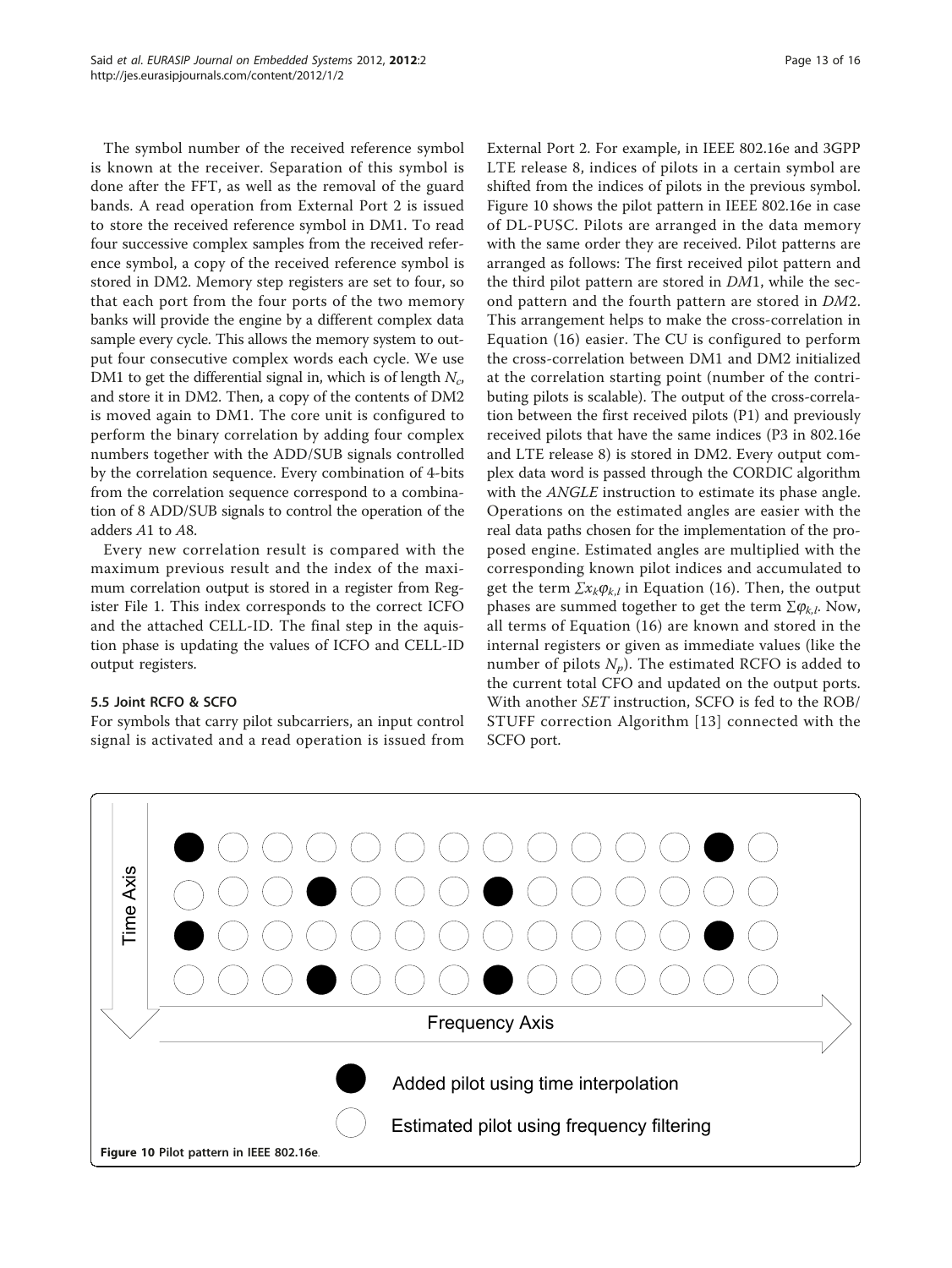### 6 Performance evaluation

The performance of the proposed engine is measured against floating point Matlab model to assess its accuracy and the effect of round-off errors. The implementation efficiency is projected for the resulting core area and power consumption to implement the supported operations.

Bit-accurate fixed point simulations are used for functional verification, the generation of test vectors and building verification suites. The word length chosen for the execution unit is determined by the maximum precision needed in any algorithm. FCFO estimation needs 24-bit word, which turned out to be the largest number needed. To verify the accuracy of the chosen number of bits, comparison between floating point (FP) results and engine results for FCFO estimation (normalized by subcarrier spacing) is shown in Figure 11 with a correlation length of 96 and 60 in WiMAX and LTE, respectively.

The processor uses one embedded configurable unit (CU) besides the controller core. A total of 47.4 Kbit of memory is distributed among the main data banks, the reference ROMS, CORDIC LUT and a 10 Kbit program memory.

The Altera Stratix III FPGA kit is used to functionally verify the proposed design while Synopsys Design Compiler is used to estimate the chip area and the design static power consumption (ASIC design). The engine is coded using Verilog HDL, which is compatible with Synopsys Design Compiler. Mentor-Graphics Modelsim was used for functional simulations.

First the design was synthesized with the Altera Quartus II and programmed on a Stratix III (Stratix III EP3SC150 FPGA kit) FPGA to verify the design functionality. Then, The processor was synthesized in a  $0.18\mu$ m CMOS process at a voltage of 1.8 V using Synopsys Design Compiler. The engine, without the memory, is estimated to occupy  $1.1$ mm<sup>2</sup> and is estimated to consume an average static power of 7.9 mW when running at a speed of 120 MHz.

The proposed engine's control overhead is less than 10% of the total processing cycles. Pipelined processing of data is interrupted mainly by CORDIC subroutine in an average of 4820 cycles/symbol. A total of 95 MIPS are supported @ 120 MHz.

Engine features that helped to get a low chip area and power consumption are:

1. The use of optimized instruction set. This removed many control overheads and allowed faster executions.

2. Memory architecture that reduces memory interactions, even with complex vector instructions.

3. The mechanism of data movement to/from the CU and the memories.

4. Grouping of all units and increasing the degree of hardware reuse.

5. No cache memory is used.

Comparison between the engine results and other dedicated and configurable architectures results in terms of power consumption, not accounting for memory in our engine, is shown in Table [3](#page-14-0) The powers of the stated architectures are scaled (technology & frequency

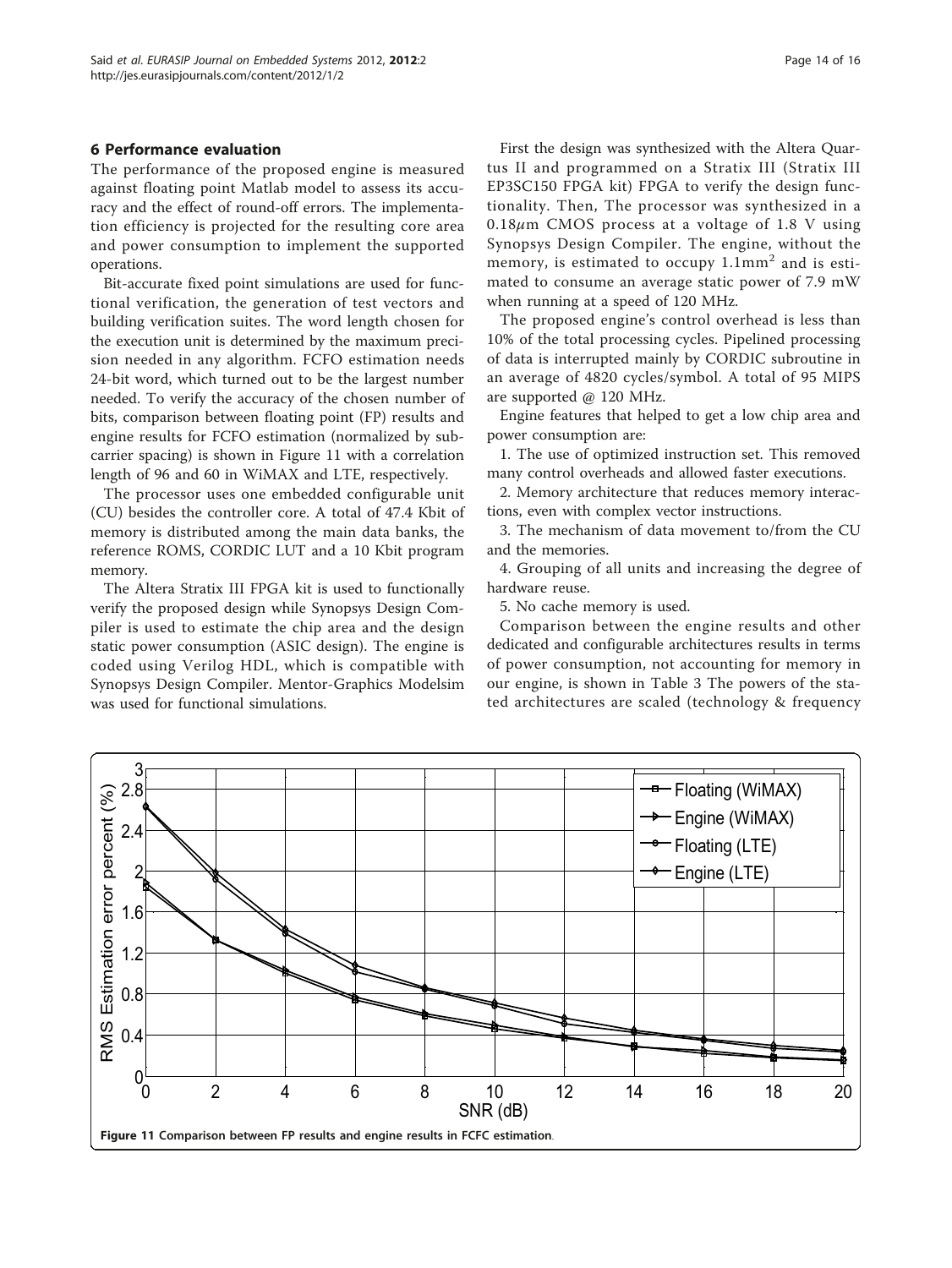<span id="page-14-0"></span>Table 3 Power comparison between the proposed engine and other architectures

| Method           | Implementation<br>type | Task                          | Scaled power<br>(mW)  |
|------------------|------------------------|-------------------------------|-----------------------|
| $[21]$           | Configurable           | Symbol timing                 | 148.58                |
| $[22]$           | Dedicated              | Symbol timing                 | 22.5                  |
| $[23]$           | Dedicated              | Symbol timing,<br><b>FCFO</b> | 513<br>(Conventional) |
|                  |                        |                               | 0.3541 (sign ML)      |
| Proposed<br>ASIP | Configurable           | All in Table 4                | 8                     |

scaling) to match the proposed engine. Based on the estimated power consumption of the proposed engine, the engine is more power. In [[23\]](#page-15-0), the proposed architecture supports only symbol timing and FCFO estimation. It is ten times power efficient as it uses only the signs of the data samples, but it causes large performance degradation.

Table 4 illustrates the cycle budget for various synchronization sub-tasks in IEEE802.16e and 3GPP LTE Rel. 8 for the most demanding parameters specified in Table 5

A comparison between FPGA dedicated hardware implementation results and engine results in WiMAX is shown in Table 6 for the parameters specified in Table 5 The area is reduced by a factor of three while the latency is slightly increased in some tasks but still meeting the standard requirements.

Syntheses results of the CU on a STRATIX III FPGA are tabulated in Table 7

We programmed the processor using one complete program that is executed at the beginning of every new frame. Otherwise, only the packet detection part of the code is executed till the beginning of an incoming frame. Tracking algorithms have proven to be the most power consuming as it is executed every symbol, unlike the acquisition algorithms that executes only at the beginning of reception.

To fully utilize the capabilities of the proposed engine, it is recommended to maximize the utilization of operations that have a fast execution phase in the instruction set. This requires understanding the proposed architecture with the attached instruction set when developing the algorithms. The assembly programmer should take

Table 4 Resulting cycle budget for different tasks

| <b>Processing Task</b> | # Cycles (WiMAX) | Latency $@ 120 \text{ MHz } (\mu s)$ | # Cycles (LTE) | Latency $\omega$ 120 MHz ( $\mu$ s) |
|------------------------|------------------|--------------------------------------|----------------|-------------------------------------|
| <b>FBD</b>             | 894/frame        | 7.45                                 | 606/frame      | 5.05                                |
| <b>FCFO</b>            | 214/frame        | .78                                  | 142/frame      | 1.16                                |
| CS # ICFO              | 10830/frame      | 90.25                                | 3520/frame     | 29.33                               |
| <b>RCFO</b>            | 5288/symbol      | 44.117                               | 4408/symbol    | 36.73                               |
| <b>SCFO</b>            | 5284/symbol      | 44.08                                | 4404/symbol    | 36.70                               |

Page 15 of 16

|  |  |  | Table 5 Parameters in IEEE 802.16e, LTE Rel. 8 (PSS, SSS |  |  |  |
|--|--|--|----------------------------------------------------------|--|--|--|
|  |  |  | are primary and secondary synchronizationsymbols)        |  |  |  |

| parameter                    | IEEE 802.16e        | LTE Rel. 8            |
|------------------------------|---------------------|-----------------------|
| Useful symbol time $(\mu s)$ | 91.428              | 66.667                |
| Subcarrier spacing (KHz)     | 109                 | 15                    |
| Max. CP length (samples)     | 256 (22.85 $\mu$ s) | 160 $(10.41 \,\mu s)$ |
| Max. number of pilots        | 240                 | 200                   |
| Max. preamble length         | 2048                | 72 (PSS), 72 (SSS)    |

Table 6 Comparison between dedicated implementations and engine results in WiMAX

| <b>Process</b> | # Gates (k) | # Mul. | # Cycles | Max. Freq. (MHz) |
|----------------|-------------|--------|----------|------------------|
| <b>FBD</b>     | 49          |        | 21       | 147              |
| <b>FCFO</b>    | 18          |        | 142      | 161              |
| CS # ICEO      | 251         | 4      | 5112     | 107              |
| <b>RCFO</b>    | 54          | 2      | 2644     | 145              |
| <b>SCEO</b>    | 54          |        | 2640     | 145              |
| Proposed       | 118         | ζ      | Table 4  | 159              |

care of various parameters that make the execution faster. For example, if pilot subcarriers are arranged at the same indices over time, there is no need to use special arrangements like the one shown in Figure [10](#page-12-0) Normal arrangement of pilots beside each other will reduce the complexity when executing the rest of RCFO & SCFO estimation algorithm.

The engine is verified by running all the synchronization subsystem tasks in 802.16e and LTE release 8. It meets the timing requirements @ 120 MHz, while the maximum operating frequency is 149 MHz. To support larger systems in a scalable way, more than one CU can be inserted and controlled with the same control vector. In this case, accumulation outputs O3, O4 in Figure [4](#page-4-0)

Table 7 Synthesis results

| FPGA type                 | Altera Stratix III EP3SC150 |
|---------------------------|-----------------------------|
| Total ALUT                | 752/113,600 (< 1%)          |
| DSP blocks (18bit)        | ੨                           |
| Dedicated logic registers | $262/113,600 (< 1\%)$       |
| <b>Block RAM</b>          | 54.4844/5499 Kbit (< 1%)    |
| Max. clock frequency      | 159MHz                      |
|                           |                             |